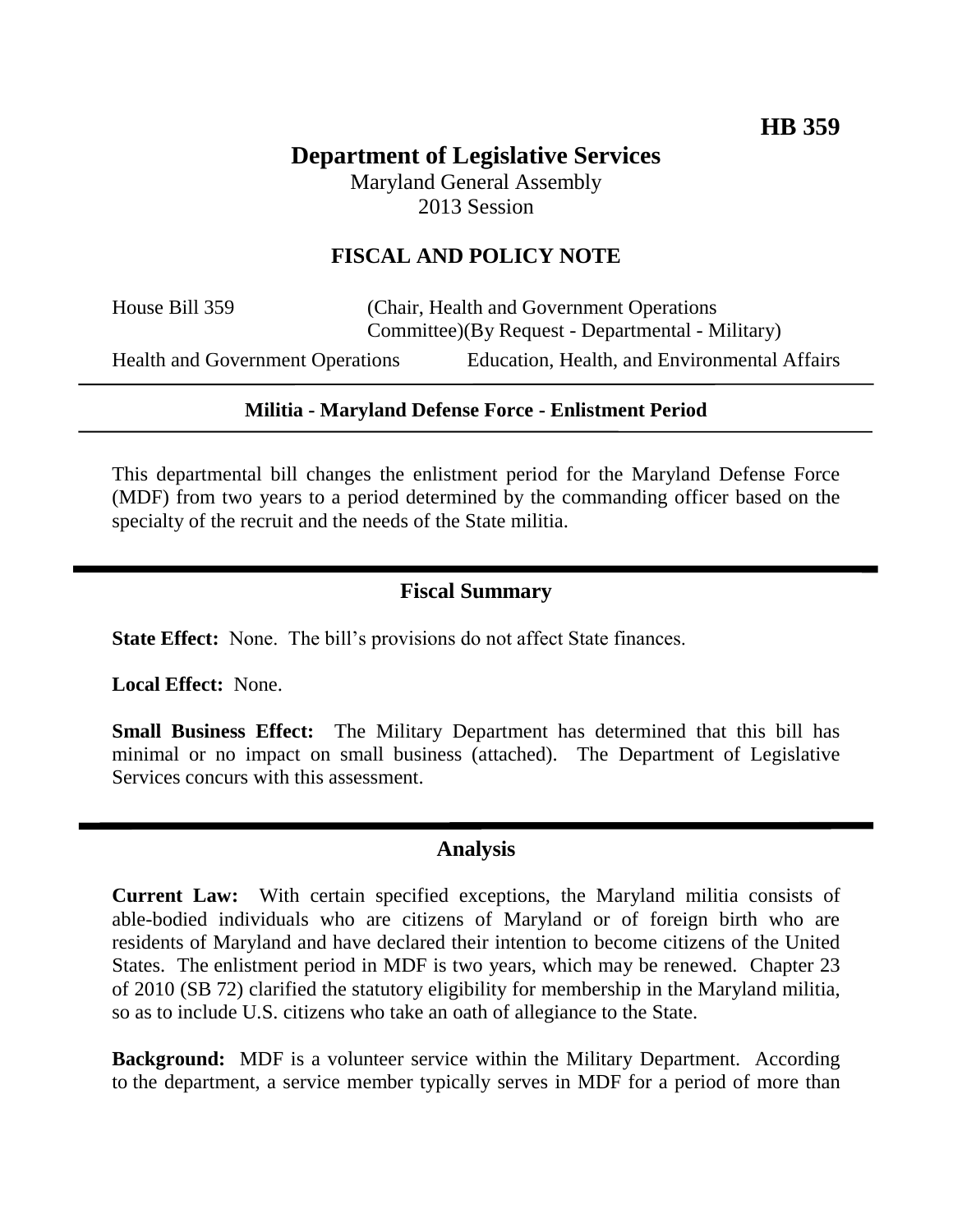10 years, including enlistment renewals. The department believes that the statutory limit of two years on the initial enlistment creates an unnecessary administrative burden for reenlistments. By changing the enlistment period the bill reduces recordkeeping efforts for the department.

## **Additional Information**

**Prior Introductions:** None.

**Cross File:** None.

**Information Source(s):** Military Department, Department of Legislative Services

Fiscal Note History: First Reader - January 31, 2013 ncs/lgc

Analysis by: Guy G. Cherry Direct Inquiries to:

(410) 946-5510 (301) 970-5510